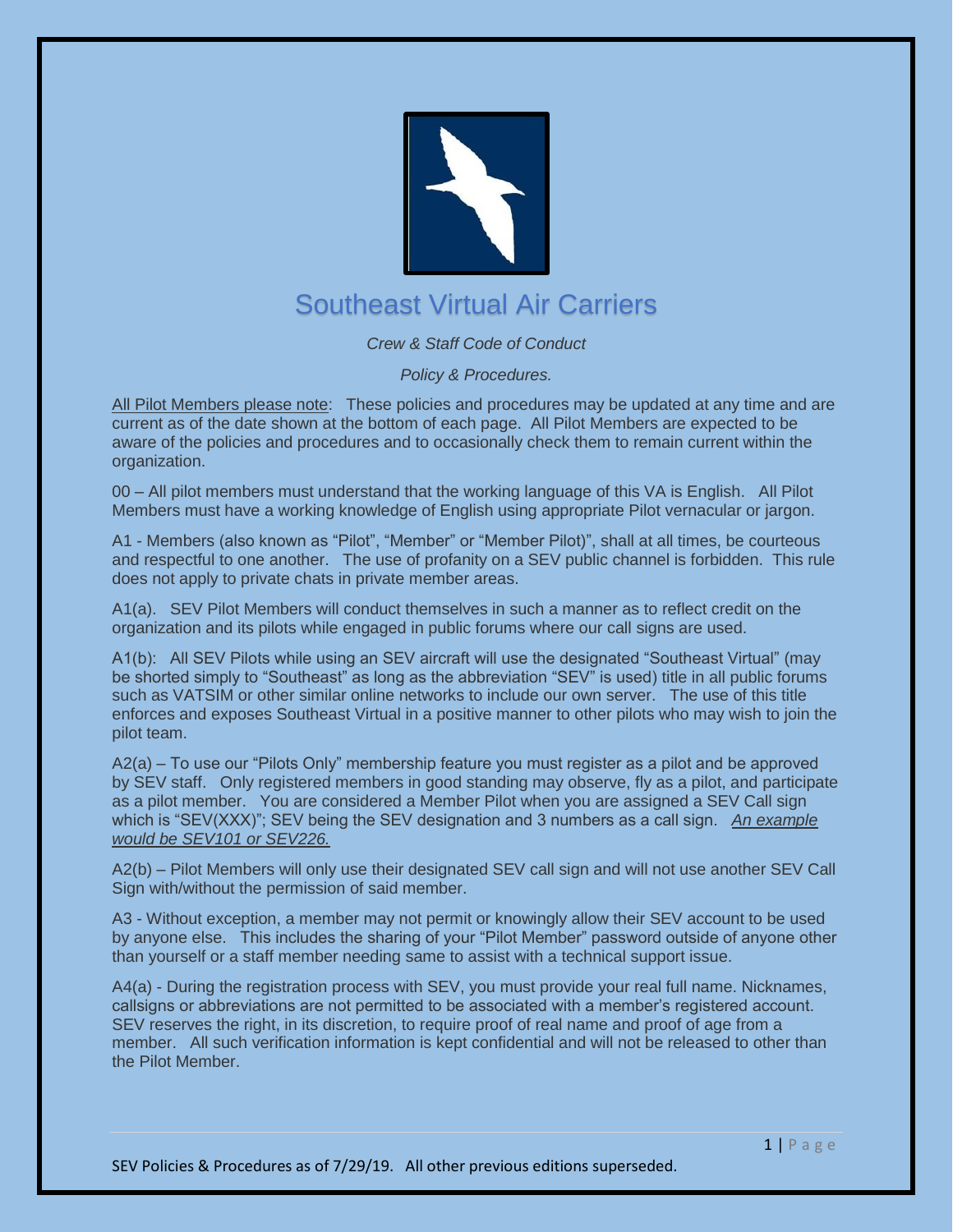A4(b) – SEV Member Pilots shall connect to SEV servers, VATSIM and other similar portals as outlined in the separate member agreements for said portals. While engaged in SEV Server activities, SEV TeamSpeak channels and other SEV peripherals the Pilot Member will use their assigned SEV Call Sign and act in accordance with these policies and procedures. When in doubt, remember you are a Pilot or Staff representative of Southeast Virtual Air Carriers and to act/react positively and appropriately is always the best avenue.

A5 - During your time as a member of SEV, you must provide and maintain a valid e-mail address. This means that you must notify SEV of any changes to your e-mail address. Your e-mail address will not be shared outside the SEV organization without your express prior permission. Failure to maintain your e-mail address is grounds for immediate suspension of your SEV account, without notice.

A6 - A member may register for and hold only one SEV account. SEV Management reserves the right to terminate duplicate Member Pilot accounts without warning.

A7 - A member shall only use software approved by SEV to connect to, or interface with our network and support peripherals (such as VATSIM, Chocolate, TeamSpeak, etc.). A member shall become familiar with the basic use of these programs prior to logging on to SEV Network or its peripherals. However, a Pilot Member may install any supplemental program to enhance their FSX experience as long as same does not interfere with SEV operations (i.e. FSPassengers, radar packages, scenery packages, etc.) However whenever flying with or on SEV servers only SEV aircraft shall be used.

A8 - A member shall only make one connection to the SEV network during any given session, except as may be otherwise provided for in this Code of Conduct.

A9 - Except as provided for in Section B3(b) of this Code of Conduct, members shall not leave their connections unattended. Members not actively participating in the network (i.e. connected as an observer) shall not log on for excessive periods of time.

A10 - Members shall exercise patience and tolerance towards other members, especially where a member is less familiar with an area or learning new skills. Bear in mind that we were all novices at one time and kindly support and uplift our junior or learning pilots. No harassment or "verbal hazing" is allowed in Public Areas of the SEV environment.

A11 - Members are prohibited from using any software, forums, newsgroups, social media streams, or mailing lists utilized by SEV and its officially recognized Hubs, Airports, or their subdivisions to threaten, harass, stalk, or to otherwise violate the legal rights of others including expectations of privacy and publicity. This includes using the above resources to find, locate, or otherwise discover methods of contacting members for the purpose of threatening, harassing, stalking, or otherwise violating the legal rights of them. Further, members shall not publish, post, distribute, disseminate, or use any kind of defamatory, infringing, obscene, vulgar, profane, unlawful, or other types of communications, materials, or information. Individuals violating this rule are subject to the procedures set forth in Article I of the SEV Code of Regulations, which may result in removal from SEV and result in suspension or outright revocation of their membership privileges either temporarily or permanently.

A12 - Members shall not connect to SEV with a callsign, or other identifier, that implies or designates a status they do not hold including, but not limited to, those reserved for, or generally used by, Founders, members of the SEV Staff, etc. Members shall use only their designed SEV Call Sign while connected to an SEV Server or its' peripherals. Furthermore, members shall not state, imply, or otherwise communicate that they hold a status they do not.

A13 - Members shall only connect to SEV as an observer, a pilot, or an air traffic controller. No other connection is permitted. Our connections and resources will not be used for non-pilot, non-airline type of "chit-chat" unless it is a private personal conversation in a non-public channel.

SEV Policies & Procedures as of 7/29/19. All other previous editions superseded.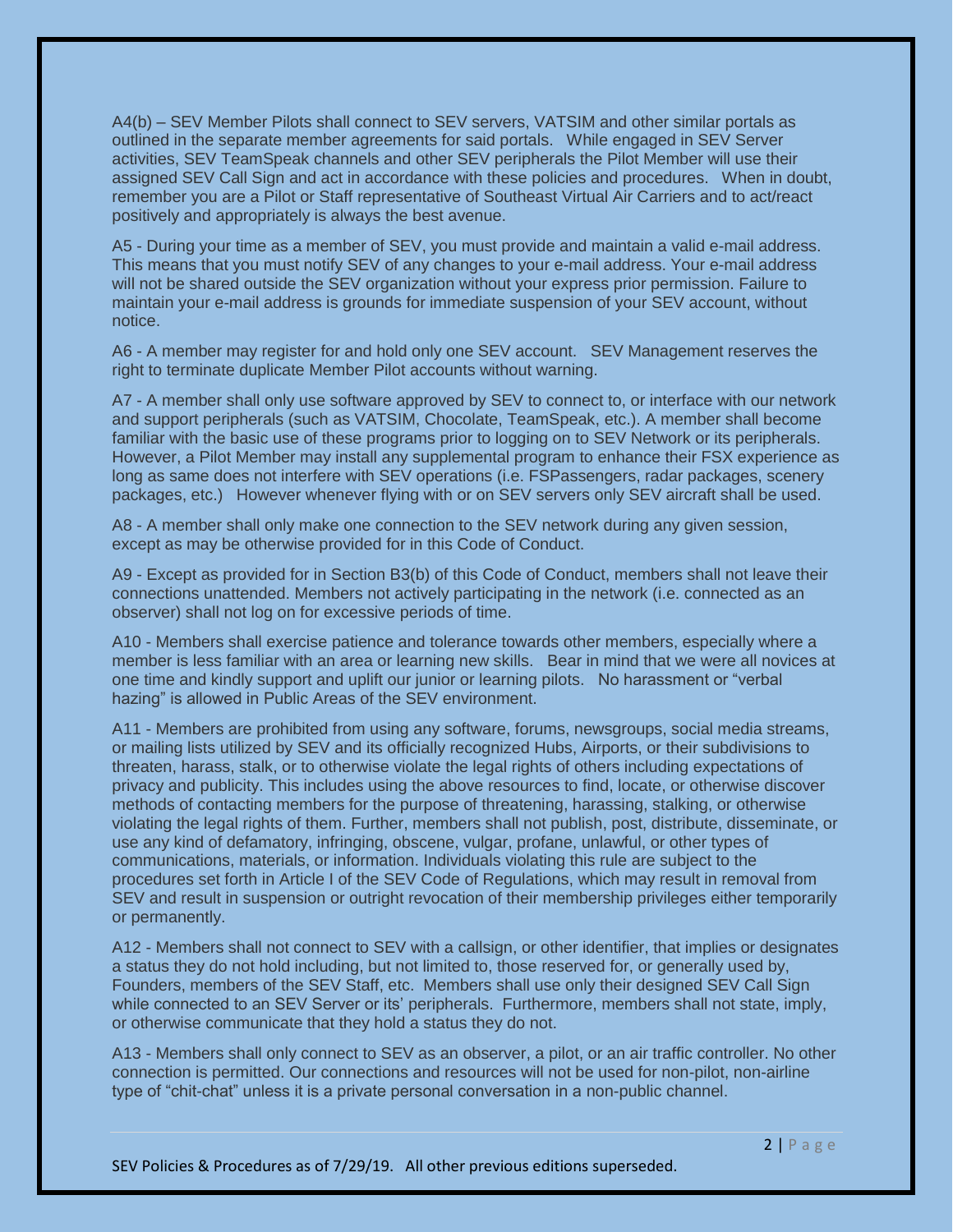A14 - Voice is the preferred method of communication on SEV. Only unaltered speech is permitted to be transmitted. No electronic voices or replacement voices other than the Member Pilot's natural voice shall be permitted. (Exception: In the case of a voice disability this section may be waived)

A14(a): To participate in an event, a microphone and voice communication is required for pilot to pilot communication unless they are entitled to an exception as outlined in A14 above.

A15 - While connected to a SEV or network peripheral, and when requested to do so, members shall respond to messages from, and comply with all instructions issued by SEV Trainers, Administrators and/or SEV Staff.

A16 - Members shall not carry out private conversations over any communication channels, frequencies, or resources, with the exception of private messages (in a non-public channel), while connected to the SEV Network. The guard VHF radio frequency (121.500) shall not be used.

A17 - The re-creation of, or organization of events recognizing real world disasters, tragedies, or other such events, particularly those which resulted in loss of life, are not permitted. In addition, callsigns other than an SEV call sign (such as military call signs or other derivatives) will not be allowed while involved with or participating in an SEV or representing SEV on a public network (i.e. VATSIM or the like).

A18 - SEV welcomes members who wish to stream, record, or otherwise distribute their session for public viewing.

(a) The online network conduct of the member during the stream/recording remains subject to this Code of Conduct.

(b) If the member provides a link to their stream/recording either in their flight plan, or via other SEV operated medium, the entire stream/recorded session including informal mediums such as a stream chat are subject to this Code of Conduct.

(c) Members connected to the network who deliberately disrupt the stream/recording of another member are subject to immediate suspension from the network.

(d) SEV does not provide or have the ability for its members to opt-out of being part of another members stream/recording.

(e) Any recording or streaming video may be used by SEV for any purpose to include links to a site containing same or using same in their own promotional materials.

## B. Pilot's Conduct

B1 - A pilot shall not connect to the SEV Network on a runway or taxiway. SEV Pilot Members will only ground enter a session in a designated parking space. (You may wish to coordinate with TeamSpeak your entrance so as not to "come down" on top of another SEV aircraft parked in the spot you wish to occupy – and prevent a mishap! If a pilot chooses to connect while airborne, a pilot shall ensure doing so does not cause disruption to other member by coordinating same with TeamSpeak communication.

B2 - A pilot shall not pause while connected to the SEV Network except when operating under air traffic control, with the express permission of the controller. If the controller revokes the permission for any reason, the pilot shall un-pause immediately. (i.e. – quick bathroom break or other situation requiring immediate "real world" attention).

B3(a) - Pilots shall monitor their flights at all times. It is the responsibility of the pilot member to check for and make timely contact with appropriate air traffic controllers. This includes making prompt contact when requested to do so.

SEV Policies & Procedures as of 7/29/19. All other previous editions superseded.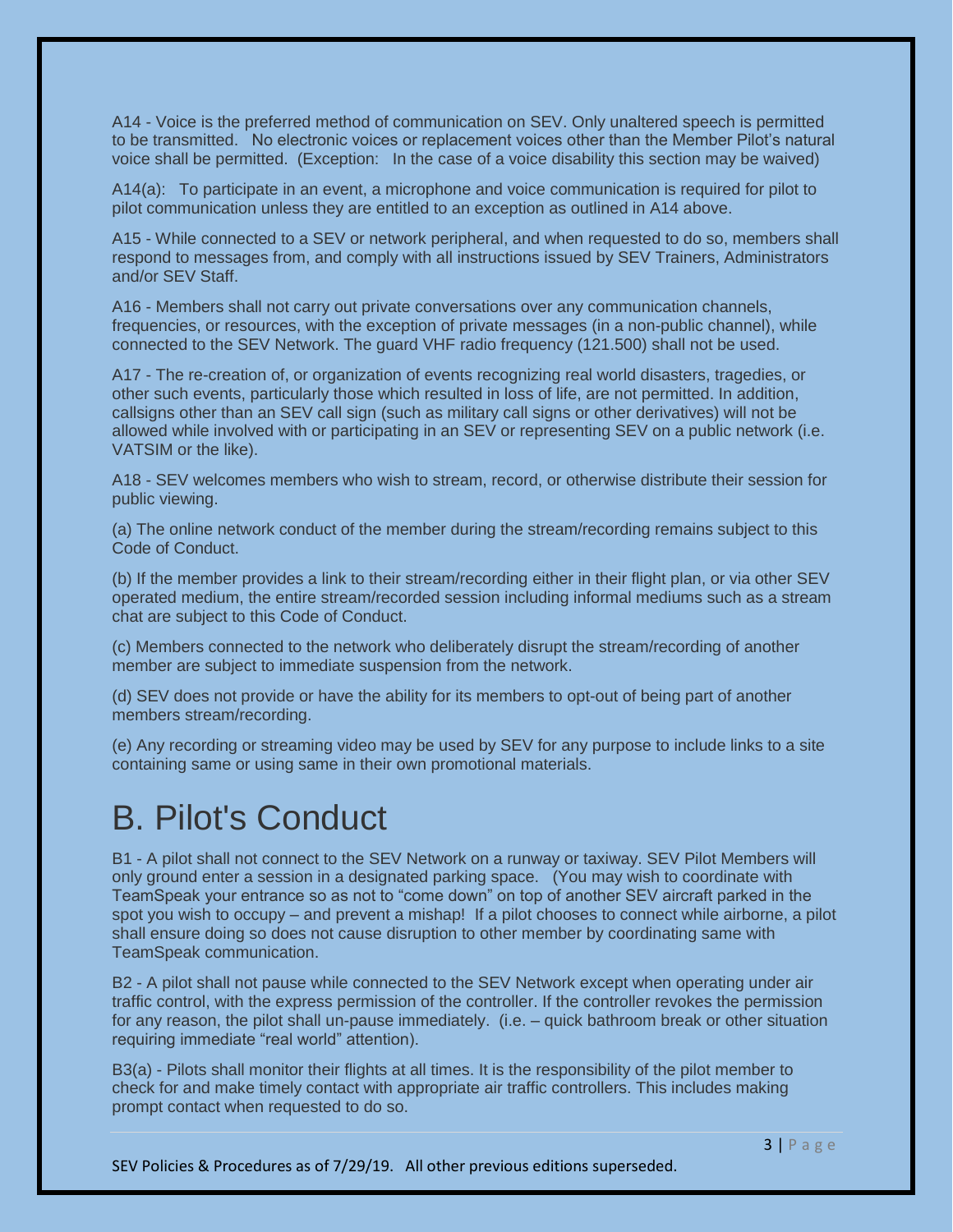B3(b) - If it becomes necessary to leave a pilot connection unattended, the member is encouraged to disconnect from the SEV network. Notwithstanding anything in this Code to the contrary, no pilot connection is permitted to be unattended for a period of longer than 30 minutes.

B3 (c) At all times, all Member Pilots will conduct themselves as a professional "real world" pilot. We find that striving for an always professional environment enhances the FSX experience, assists in training and development of junior pilots and staff and eliminates friction. Examples of "nonprofessional" conduct are:

- 1. Interfering with another Member Pilots flight or ground operations deliberately to cause an "air mishap".
- 2. The use of obscene or objectional language while in a public forum if representing SEV or on one of its' servers.
- 3. Sexual Harassment of any kind.
- 4. Rude Treatment of any of our Pilot or Staff personnel.
- 5. As directed by an Executive Captain.

B4 - A pilot shall not squawk standby while their aircraft is in motion except when requested by air traffic control. Simulation of aircraft without a transponder is permitted with air traffic control approval.

B4(a) – Pilot Members who are new to SEV or are otherwise unfamiliar with an airspace shall educate themselves by first observing operations and/or studying procedures used in that location. A simple request for training can be accommodated by appointment with a designated trainer.

B5 - Pilots flying through uncontrolled airspace shall monitor VHF radio frequency 122.800 or other designated "UNICOM" frequency until they come under air traffic control coverage. Where another pilot may benefit, a pilot shall *always transmit* their intentions on the designated Unicom frequency.

B6 - No flight may declare itself to have priority over another. Pilots are permitted to declare in-flight emergencies only when under direct air traffic control with a "live" ATC. Unicom 122.80 will never be used for IFE. If, for any reason, air traffic control requests the pilot to terminate the emergency, then the pilot must do so IMMEDIATELY or disconnect from the network. SEV Pilots are not permitted to simulate any unlawful act including, but not limited to, declaring a hijack by any method, including entering a transponder code of 7500.

B7 - Two or more pilots are permitted to fly in formation when conducting military or contract military aircraft movements. If, for any reason, air traffic control instructs pilots to separate, the pilots must immediately comply with the request or disconnect from the network.

B8 - A pilot must comply with all agreed (read-back) air traffic control clearances and all issued instructions or notify air traffic control without delay if unable to do so and the reason why they cannot comply. Additionally, compliance with the following ATC instructions is mandatory, unless operational safety (e.g. TCAS conflict resolution) is compromised:

- Holding position when on the ground at an airport.
- Following instructions of a ground controller.
- "Line Up / Wait" instructions without delay.
- Flying at an ATC directed speed.
- Flying an ATC directed heading.
- Flying at an ATC directed altitude or flight level.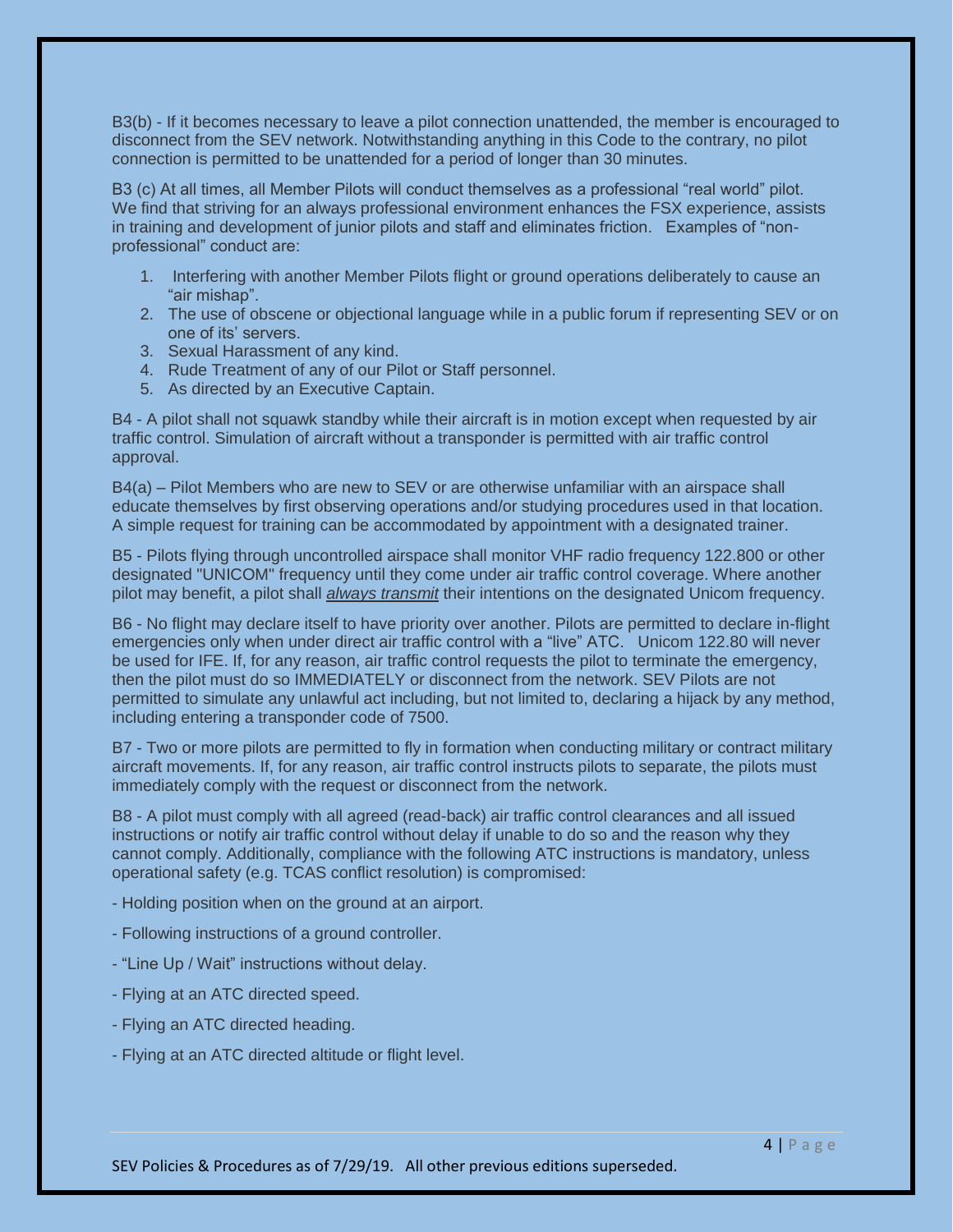B9 - A pilot will never operate the acceleration/deacceleration facets of FSX while in a SEV session or representing SEV in a public forum.

B10 - All pilots flying IFR shall submit a flight plan before flight. The IFR flight plan must contain, at a minimum, the aircraft callsign, departure airport, arrival airport, aircraft type, and requested route.

B11 - All VFR pilots are encouraged, when appropriate, to submit a flight plan.

B12 - Pilots may fly together through the use of a shared cockpit function. When pilots fly together through the use of a shared cockpit function, members are jointly liable for any infringement of SEV Policies.

## C. Controller Conduct

C1 - Controllers who are new to SEV or are otherwise unfamiliar with an airspace shall educate themselves by first observing operations and/or studying procedures used in that location. A simple request for training can be accommodated by appointment with a designated trainer.

C2 - Controllers shall follow local rules and procedures. Controllers who choose to work in locations other than their requested and assigned location must follow the local rules and procedures at that location and must be approved to control as a 'visiting controller' where required by local policy. Visiting controller status is governed by the Transfer and Visiting Controllers Policy

C3 – Anyone acting as an air traffic controller (ATC) on a SEV Network shall represent themselves as a controlled, professional "voice" representing SEV in the best possible light/perception.

C4 – SEV, similar to VATSIM recognizes the following suffixes for air traffic control positions. A member shall only use the corresponding facility type when connecting.

- a. DEL (Clearance) Delivery
- b. GND Ground Control
- c. TWR Tower Control
- d. DEP Departure Control
- e. APP Approach Control
- f. CTR Enroute (Centre) Control
- g. FSS Flight Service Station
- C5 ATC Positions are occupied on a "first come" basis.

C6 - Only approved positions and their corresponding frequencies (see AirNav.Com for the frequencies for a particular airport) shall be used while within a SEV session, event, or flight.

C7 - A controller may make one additional connection to the SEV Network to provide an airport voice ATIS at facilities which have an ATIS in real life. There must be an accompanying text version, which shall always be in English.

C8 - Controllers shall set an appropriate visibility range for their position. The maximum ranges for a given position are as follows:

Clearance Delivery:20 Nautical Miles

Ground Control:20 Nautical Miles

Tower Control:50 Nautical Miles

SEV Policies & Procedures as of 7/29/19. All other previous editions superseded.